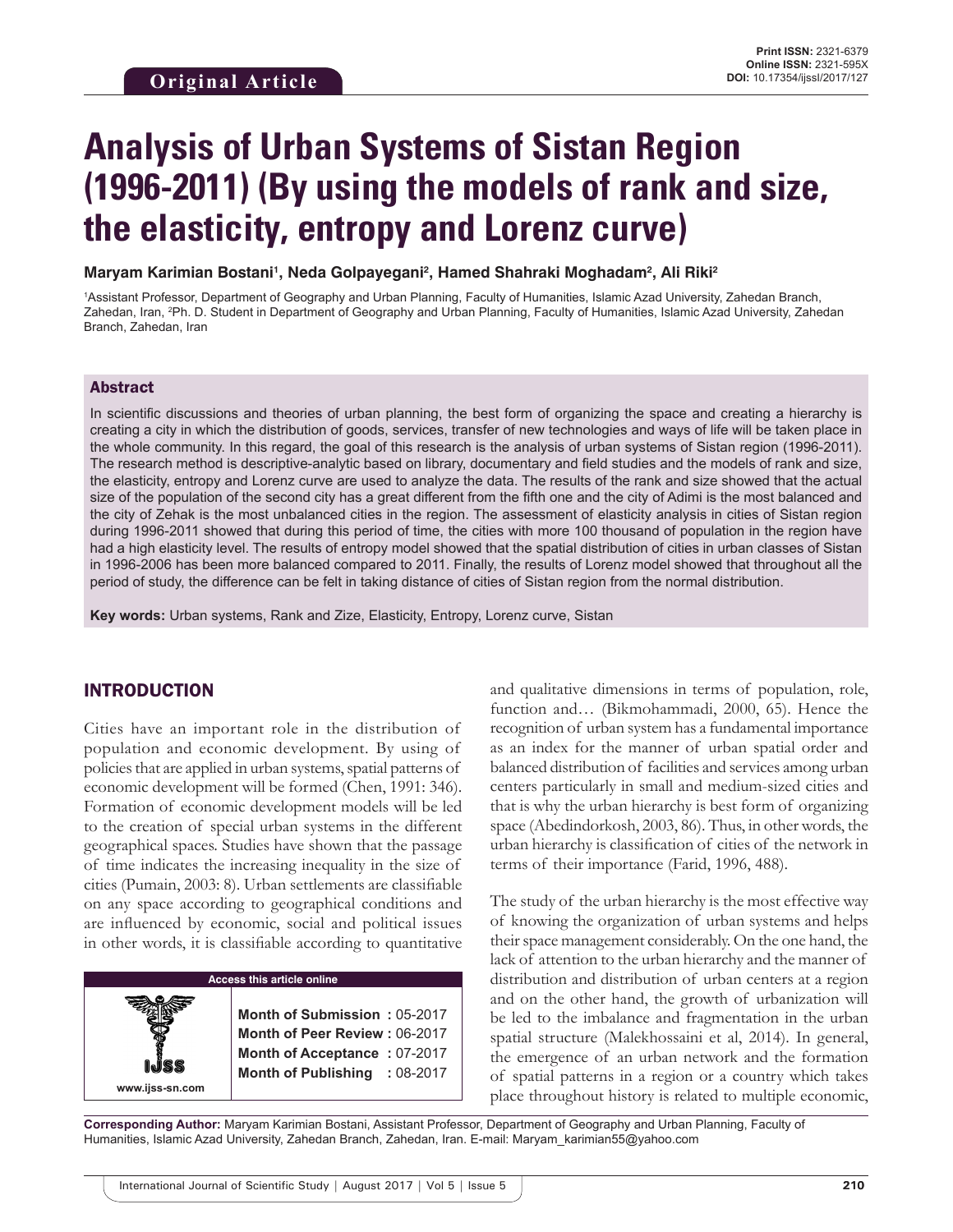social, climatic and geographical conditions. In Iran, the emergence of the urban network has been subordinated to this rule completely.

Iran's urban network has had a relative homogeneity for decades ago, it means that there has been an organizational relationship between the towns and cities of the region on the one hand and cities and rural centers on the other hand without the existence of a major metropolis which attracts all activities and effects a particular impact on network. The study of urban network of Iran shows that it has not a hierarchical function and the number of centers of biological spatial distribution and population size does not comply with a functional hierarchical system and urban network is still changing in the direction of centralization. Such a case with strength and weakness, but predominantly can be seen in many parts of Iran. In total, ten large cities and regional metropolitan have been disconnected from capital in urban system of Iran.

Now, network and urban systems of Sistan region has been experiencing imbalances due to the dominance of Zabol and the lack of strong performance relations in its centers and its unbalanced and uneven process is still increasing. The existence of concentrated functions and activities in this main city of the region has assigned all facilities and has prevented other areas, small towns and rural communities to be developed. In such circumstances, population settlement patterns and biological centers in the region will not comply with exploitation system appropriate to the present capacity and talent and they will not provide an appropriate image of population settlement.

As a result, the urban network of Sistan has not hierarchical function. and its spatial distribution and population size does not comply with a hierarchical functional system.

In this regard, the goal of this research is the analysis of urban systems of Sistan region (1996-2011).

# THE HISTORY OF THE RESEARCH

Behfroz (1992) has studied spatial distribution of population in urban Systems of Iran and has offered a model that can be a good model in most developing countries and urban systems. This formula can be used in urban systems with prime city model.

Sarvar (1993) has studied the manner of establishment of urban centers and urban areas in the southern coast of Iran and believes that in spite of the lack of compliance with the regional urban hierarchy from rank-size rule, population distribution and distribution of cities in the study area is unbalanced.

Rad (2001) has studied the urban network of Ilam and shows that urban network system of this province is in compliance with the administrative-political centers.

Razai (2004) has studied imbalances in the urban hierarchy of Fars province and suggests strengthening for growth poles to balance the urban network of this province.

Rakhshainasab and Baikmohammadi (2007) have assessed inequality in the urban hierarchy of Sistan and Baluchestan province and proves that high difference of cities of the province with Prime City of region in 1986 and an increase in the small towns from 96s have caused the imbalance and a gap of cities from the balance level.

Sarai et al (2014) in a research have studied the determination of hierarchical system in the cities of Lorestan province by using neighborhood, entropy and stratified difference limit models in 1956-2011.

The results of the research showed that Lorestan Province's urban hierarchy in term of nearest neighborhood index tends to the balance of (2.15). Entropy coefficient in most of the studied periods tends to 1 and has had normal manner. Therefore, based on the results of the two models of the spatial distribution, urban areas in the province of Lorestan v balanced during 1956-2011. According to stratified difference limit model, urban population distribution in Lorestan province has a disintegration and imbalance during the study period. The city of Khorramabad with having the political, administrative and economic center and the city of Boroujerd with history, natural conditions and industry growth have attracted the most population and have significant population difference with small cities.

# MATERIALS AND METHODS

The research method is descriptive-analytic based on library, documentary and field studies. The latest data published by the Statistical Center of Iran and the relevant provincial authorities were also used to obtain the required quantitative data of the research and the models of rank and size, the elasticity, entropy and Lorenz curve are used to analyze the data.

## **The Elasticity Coefficient**

This model is an index that it will make it possible to estimate the percentage of urban population in the total population. This means that for every one percent increase in the total population (country, province and city) in the specified period; what is the rate of increase or decrease of urban population (in the desired city). Through this index, it will also be possible to compute the trends in the regional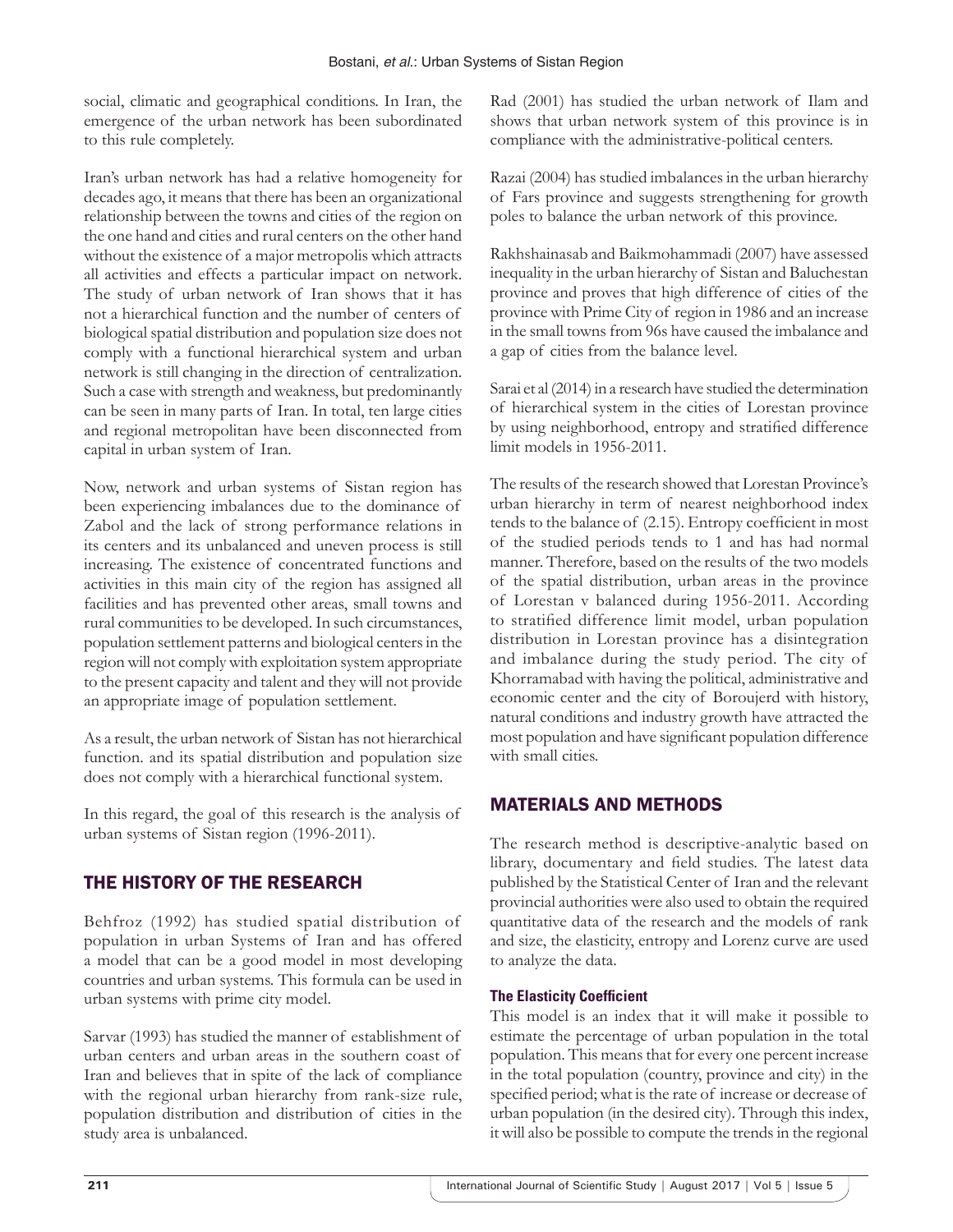space and the amount of the elasticity of population and then compare them with other population centers at the regional scale. The formula of this index is as follows:

Elasticity coefficient is obtained from the following equation:

$$
E_{(t,t+10)} = \frac{Y_U(t,t+10)}{r(t,t+10)}
$$

E: Is the elasticity coefficient in the interval time of  $t, t+10$ 

YU: annual growth rate of urban population.

R: The annual growth rate of total population.

#### **Entropy Index**

Entropy theories are derived from the laws of probability and models based on it. This model originally was used by physicists to identify the order and disorder in nature. This theory demonstrates the amount of lack of steadiness in any system and its variations change from zero (maximum concentration) to one (maximum degrees of separation). The index is used for determining the degree of concentration or dispersion of the distribution of phenomena in the spatial organization. The basis of this theory is predicting the probability that can be effective to predict the future direction of their organization in accordance with the order or the disorderly of studied phenomena behavior in the past. It will be more possible to predict a more acceptable form for the future if the form and transformation and development of Phenomena in the past has more order. The theory and methods are used for the characterization of settlements and the distribution of population in a geographical space and also for the degree of concentration of population in an area.

Entropy Coefficient is obtained from the following equation:

$$
H = -\sum_{G} P i Log P i
$$

$$
G = \frac{H}{log K}
$$

H: Total frequency in Nehprii frequency logarithm, Pi: frequency, Log: Nehprii frequency logarithm, K: number of Classes, G: The amount of entropy

If the entropy tends to zero, it will indicate a greater focus or concentration or an imbalance in population distribution between cities and a movement to the number one and above it, it Shows a more equalized distribution in regional areas.

## **The Pattern of Rank -Size**

Rank-size model is one of the oldest patterns that analyzes urban sizes in urban system. Felix Auerbach was a German geographer in 1913 was the first person who provided a useful pattern in relation to the hierarchy of settlements. In his opinion, if the city be considered in terms of row and extent (first, second, third, fourth and nth,  $1/n$  is the largest city of the world. Thus, the population of the fourth largest city is approximately 1/4 of the population of the largest city. This inverse relation between population and rank among a group of cities is called urban rank in terms of population (Hagt,1996, 184). George Zipf in 1944 defined This mathematical equation as the following logarithmic relationship which is known as rank-size rule (Hekmatnia and Mavsavi, 2006:193).

 $L$ *og* $P_r = L$ *og* $P_f - bL$ *og* $R$   $b = L$ *og* $P_f - L$ *og* $R$ 

LogP<sub>r</sub>

R: the rank of the city in the region

b: the slope of the rank - size line

P1: population of the prime city in the region

Pr: the population of city in the desired rank or the population of the nth city

It is obvious whatever b tends to 1, the balance has been most established in urban system and Hierarchy of cities will lead towards a total normal distribution and the population of  $r$  city will be  $1/r$  of the largest prime city. With the help of this equation, we will be able to study the size and rank of the cities. In this theory, the cities will be studied in a statistical hierarchy of a region or country and in a mathematical order.

#### **Lorenz Curve Model**

Lorenz curve is the best graphic tools for representing the amount of difference between the populations and the number of urban centers. The cumulative percentage of the number of cities and the cumulative percentage of the population of urban centers are used to draw Lorenz curve.

# AREA OF STUDY

Sistan region with an area of 15,197 sq km in the geographic range between 30°C and 5 minutes to 31 degrees 28 minutes' latitude and 60 degrees 15 minutes to 61 degrees 50 minutes' longitude in southeastern Iran and the northern part of the province Sistan and Baluchestan by about one eighth of the total area allocated to the province. Average annual rainfall in the region 6/59 mm,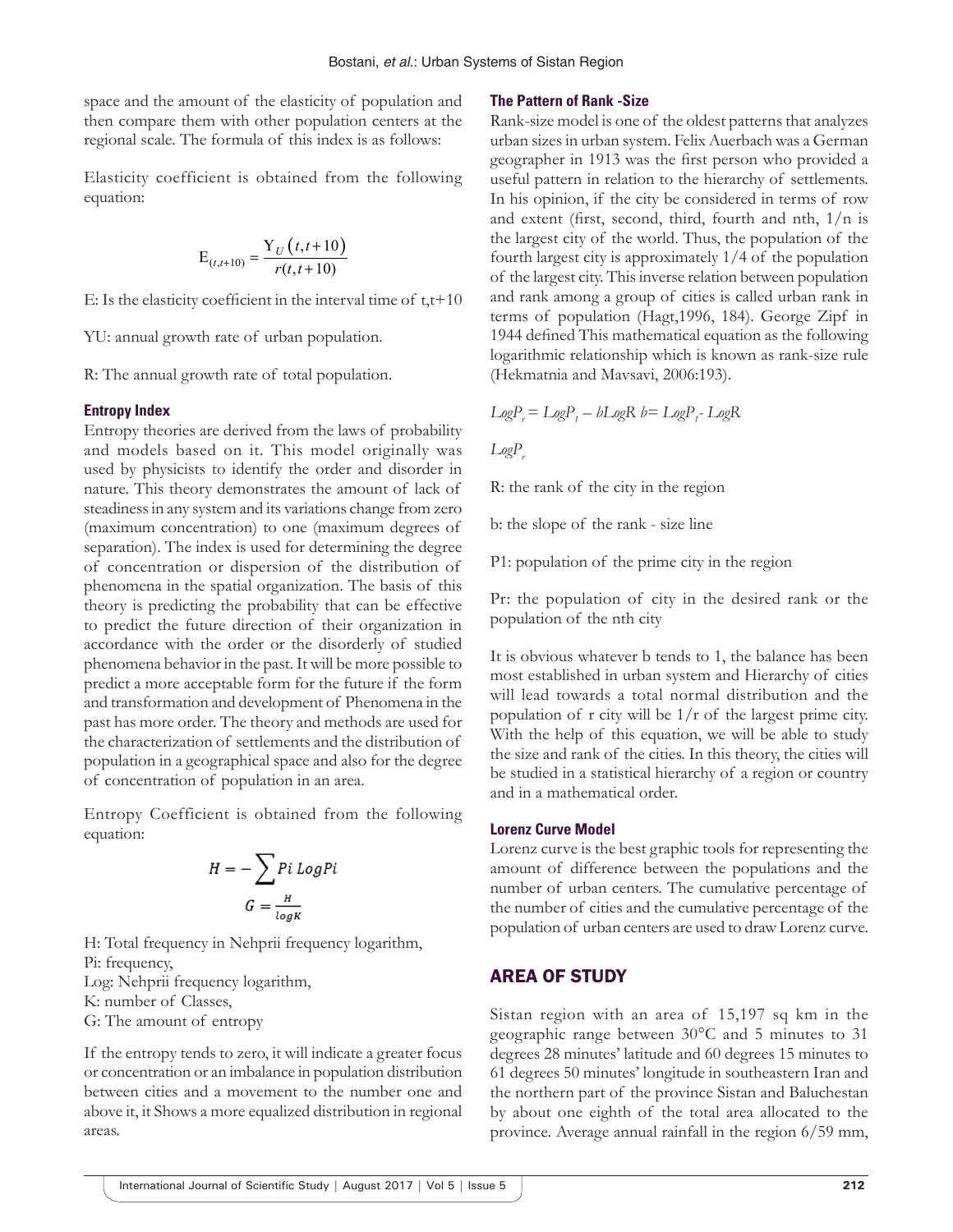mean annual temperature of 22°C and the average annual relative humidity is 38.

Sistan region includes the cities of Zabul, Zahak, Doost Mohammad, Mohammad Abad Adimi has an area of 15917 square kilometers.

# THE RESEARCH FINDING

## **The Rank-Size Model**

According to the population of the prime city of a region, the population of other cities (the first, the second, the third,…… cities) must be  $\frac{1}{2}$ ,  $\frac{1}{3}$ ,  $\frac{1}{4}$ ,...... Of the first city. at first, the cities are arranged based on population from top to bottom then amounts of the ideal population are computed for the second, third and. Cities. The result is a table and graph below.

As it is seen in the graph, the cities have relatively a large distance with the ideal population size according to the rank-size theory. The population of the second city to the fifth one has a great distance with the actual size. According to the obtained results, Adimi is the most balanced city and Zehak is the unbalanced city of the region.

## **The Elasticity Level**

Cognition of the amount of ability to absorb population is one of the model which is used to identify the ability of cities to absorb population.

| Table 1: Rank-size model results |                         |                      |  |  |  |  |  |  |
|----------------------------------|-------------------------|----------------------|--|--|--|--|--|--|
| <b>Cities</b>                    | <b>Population: 2011</b> | The ideal population |  |  |  |  |  |  |
| Zabol                            | 152370                  | 152370               |  |  |  |  |  |  |
| Zehak                            | 14323                   | 76185                |  |  |  |  |  |  |
| Doost Mohammad                   | 6774                    | 50790                |  |  |  |  |  |  |
| Mohammad Abad                    | 5470                    | 38092                |  |  |  |  |  |  |
| Adimi                            | 3328                    | 30474                |  |  |  |  |  |  |



**Figure 1: Map of the study area**

Assessing elasticity level in the cities of Sistan region during 1996-2011 indicates that the cities with more than 100 thousand have a higher elasticity level. It should be noted that the city of Zahak which is in the group of cities with population between 10 to 20 thousand has been faced with declining growth.

## **Entropy Coefficient**

This model is for assessing urban population distribution of Sistan region and for the distribution of cities in urban classes of the region. The amount of spatial balance can be identified through this model.

The results showed that the spatial distribution of the number of cities in urban classes of Sistan has been more balanced in 2006 compared to 2011. The results tend to zero in 2006 and it means that the population system has been more balanced in this period of time.

## **Lorenz Curve**

Using Lorenz curve in cities of Sistan region is one of the methods to measure urban hierarchy and the distribution of population in cities in a region.

Lorenz curve is used to determine the imbalance between population and urban centers. In this model, the more the curve will lead to the normal line, the balance between the number of cities and the population will be more. In table above, the normal and density percentage of classes and the population of urban centers in Sistan region has been set.

## **Table 2: Elasticity level results according to the city and urban class**

| <b>Cities</b>                              |      | 2006-2011 1996-2006 |
|--------------------------------------------|------|---------------------|
| Cities with more than 100 thousand (Zabol) | 1 24 | 0.75                |
| Cities with population between 50 to 100   |      |                     |
| thousand (Zahak)                           |      |                     |
| Cities with more than 20 thousand (Zabol)  |      |                     |
| Cities with population between 10 to 20    | 0 64 | 142                 |
| thousand (Zahak)                           |      |                     |
| Cities in under 10 of thousands (Dost      | 12   |                     |
| Mohammad, Mohammad Abad, Adimi)            |      |                     |



**Figure 2: The rank-size model results**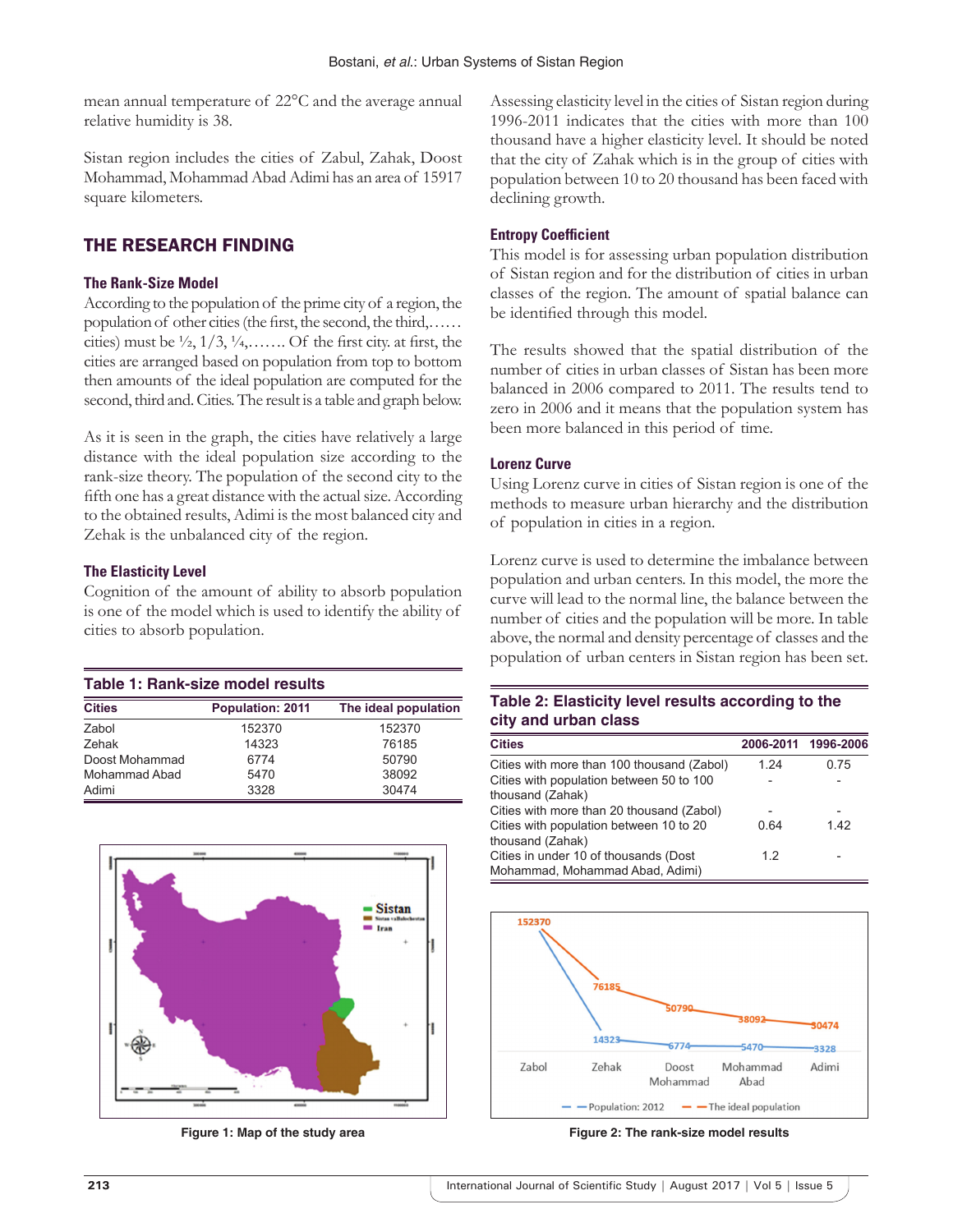| Raw | Urban class | 1996     |                          |    |          | 2006                     |                          | 2011     |         |          |
|-----|-------------|----------|--------------------------|----|----------|--------------------------|--------------------------|----------|---------|----------|
|     | (thousand)  | Pi, Inpi | Inpi                     | Pi | Pi, Inpi | Inpi                     | Pi                       | Pi, Inpi | Inpi    | Pi       |
|     | Under 50    |          | $\overline{\phantom{a}}$ |    |          | $-2.00$                  | $-3.11$                  | 0.200    | $-2.81$ | $-6.10$  |
| 2   | 50-100      |          | $\overline{\phantom{0}}$ |    |          |                          |                          |          |         |          |
| 3   | 100-150     |          |                          |    |          | $-2.12$                  | $-3.18$                  |          |         |          |
| 4   | 150-200     |          |                          |    |          | $\overline{\phantom{0}}$ | $\overline{\phantom{0}}$ | 0.800    | $-2.23$ | $-4.24$  |
| 5   | 200-250     |          | $\overline{\phantom{a}}$ |    |          | $\overline{\phantom{0}}$ |                          |          |         |          |
|     |             |          | $\overline{\phantom{0}}$ |    |          | $-4.12$                  | $-6.29$                  |          | $-5.4$  | $-10.34$ |

#### **Table 4: Lorenz curve results in during the period under review in the cities of Sistan**

| Raw | Urban class<br>(thousand) | 1996                     |     |                          |                          | 2006                     |       |                                                                                   |                          | 2011                     |      |                         |                |
|-----|---------------------------|--------------------------|-----|--------------------------|--------------------------|--------------------------|-------|-----------------------------------------------------------------------------------|--------------------------|--------------------------|------|-------------------------|----------------|
|     |                           | <b>Cities</b>            |     | Urban<br>population      |                          | <b>Cities</b>            |       | Urban population                                                                  |                          | <b>Cities</b>            |      | <b>Urban population</b> |                |
|     |                           |                          |     |                          |                          |                          |       | Number Percent Number Percent Number Percent Number Percent Number Percent Number |                          |                          |      |                         | <b>Percent</b> |
|     | Under 50                  |                          |     |                          | $\overline{\phantom{0}}$ | 18.6                     | 18.60 | 80                                                                                | 80                       | 20.1                     | 20.1 | 80                      | 80             |
| 2   | 50-100                    | 100                      | 100 | 100                      | 100                      | $\overline{\phantom{0}}$ |       |                                                                                   | $\overline{\phantom{0}}$ |                          |      |                         |                |
| 3   | 100-150                   | $\overline{\phantom{0}}$ |     | $\overline{\phantom{0}}$ | $\overline{\phantom{0}}$ | 100                      | 81.4  | 100                                                                               | 20                       | $\overline{\phantom{a}}$ |      | -                       |                |
| 4   | 150-200                   |                          |     | $\overline{\phantom{0}}$ | $\overline{\phantom{0}}$ | $\overline{\phantom{0}}$ |       |                                                                                   | $\overline{\phantom{0}}$ | 100                      | 89.9 | 100                     | 10             |

| Table 5: Lorenz curve in the year 2006 |       |  |  |  |
|----------------------------------------|-------|--|--|--|
| 80                                     | 18.60 |  |  |  |
| 100                                    | 814   |  |  |  |





During the whole period of the research, Lorenz curve has considerable convexity and concavity which this difference could be felt in cities in Sistan from getting distance from the line of normal distribution.

# **CONCLUSION**

On the one hand, the lack of attention to the urban hierarchy and the manner of distribution and distribution of urban centers at a region and on the other hand, the growth of urbanization will be led to the imbalance and fragmentation in the urban spatial structure. Determining the manner of the spatial organization

| Table 6: Lorenz curve in the year 2011 |       |  |  |  |  |
|----------------------------------------|-------|--|--|--|--|
| 80                                     | 20.01 |  |  |  |  |
| 100                                    | 899   |  |  |  |  |
|                                        |       |  |  |  |  |





of urban settlements will help their space management considerably.

In this regard, the goal of this research is the analysis of urban systems of Sistan region (1996-2011). The research method is descriptive-analytic based on library, documentary and field studies and the models of rank and size, the elasticity, entropy and Lorenz curve are used to analyze the data. The results of the rank and size showed that the actual size of the population of the second city has a great different from the fifth one and the city of Adimi is the most balanced and the city of Zehak is the most unbalanced cities in the region. The assessment of